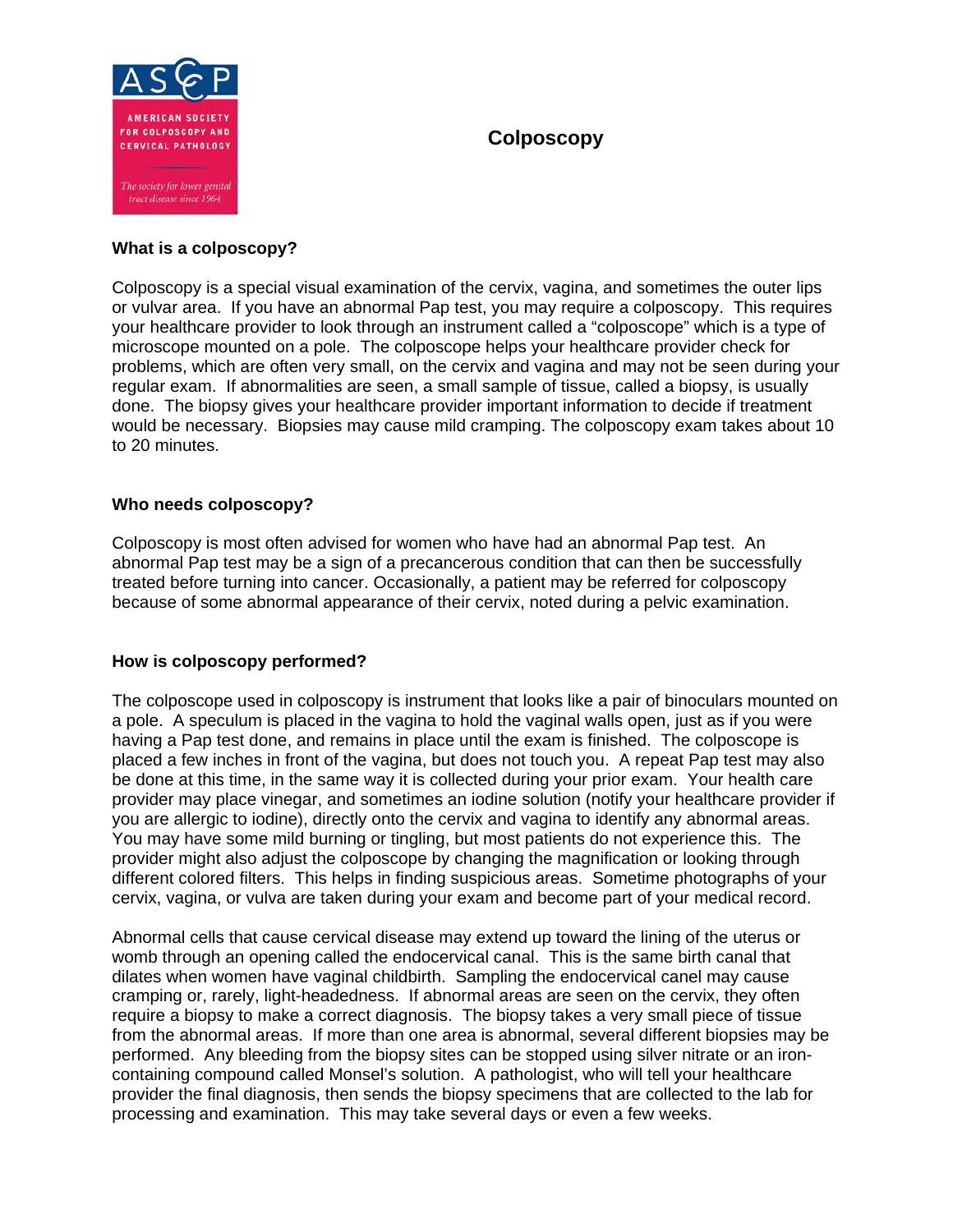## **What should you expect after the biopsy?**

For about three to five days following a colposcopy with biopsies you may experience some spotting or a brown crumbly discharge, like coffee grounds, which may require you to use a mini-pad. There are few restrictions after the procedure and you may usually go about your daily routine. If biopsies are performed you may be restricted from certain activities until the spotting has stopped and your cervix has time to heal. These include:

- Sexual activity (vaginal intercourse)
- Putting tampons into your vagina
- Washing or douching inside your vagina

You should call your healthcare provider if you have:

- Fever
- Bright red, heavy bleeding which is more than what you have with your period
- Bad cramps or pain that do not improve with over-the-counter medications, such as ibuprofen

## **What is the treatment after a colposcopy?**

The treatment following a colposcopy depends on the degree of abnormality reported on the biopsy. For minor or low-grade abnormalities, no treatment may be necessary and only a follow up Pap test or HPV testing would be required. If there are greater or more severe abnormalities, other treatment may be required including destroying surface cells of the cervix with laser or freezing therapies. Another option includes a larger biopsy of the cervix called a "Loop" or loop electro excision procedure (LEEP), which may be performed in the healthcare provider's office. A surgical conization in the operating room is needed occasionally. Your healthcare provider will discuss these treatments with you, if any is needed. You may also wish to read the ASCCP patient education pamphlet on LEEP.

## **Is colposcopy safe for pregnant women?**

As with non-pregnant women any abnormal Pap test in pregnancy needs further examination, Looking through the colposcope is completely safe and biopsies may be performed in pregnancy if suspicious areas are identified. Sampling from the birth canal, such as by an endocervical curettage, should not be performed in pregnancy. Most of the treatment methods which are used on nonpregnant patients are not recommended during pregnancy. These treatments can usually wait until after the pregnancy is finished. Often a repeat exam is done after the pregnancy to determine if treatment is still necessary.

## **What are the risks to colposcopy?**

There are no serious risks to colposcopy, which is performed routinely in the healthcare provider's clinic. The most likely side effect is mild discomfort from the solutions used and cramping or pinching from the endocervical curettage or biopsies. There may be a small amount of spotting for a few days, but heavy bleeding is rare. The Monsel's solution or silver nitrate used to help stop bleeding may also cause a brown crumbly discharge for two to three days.